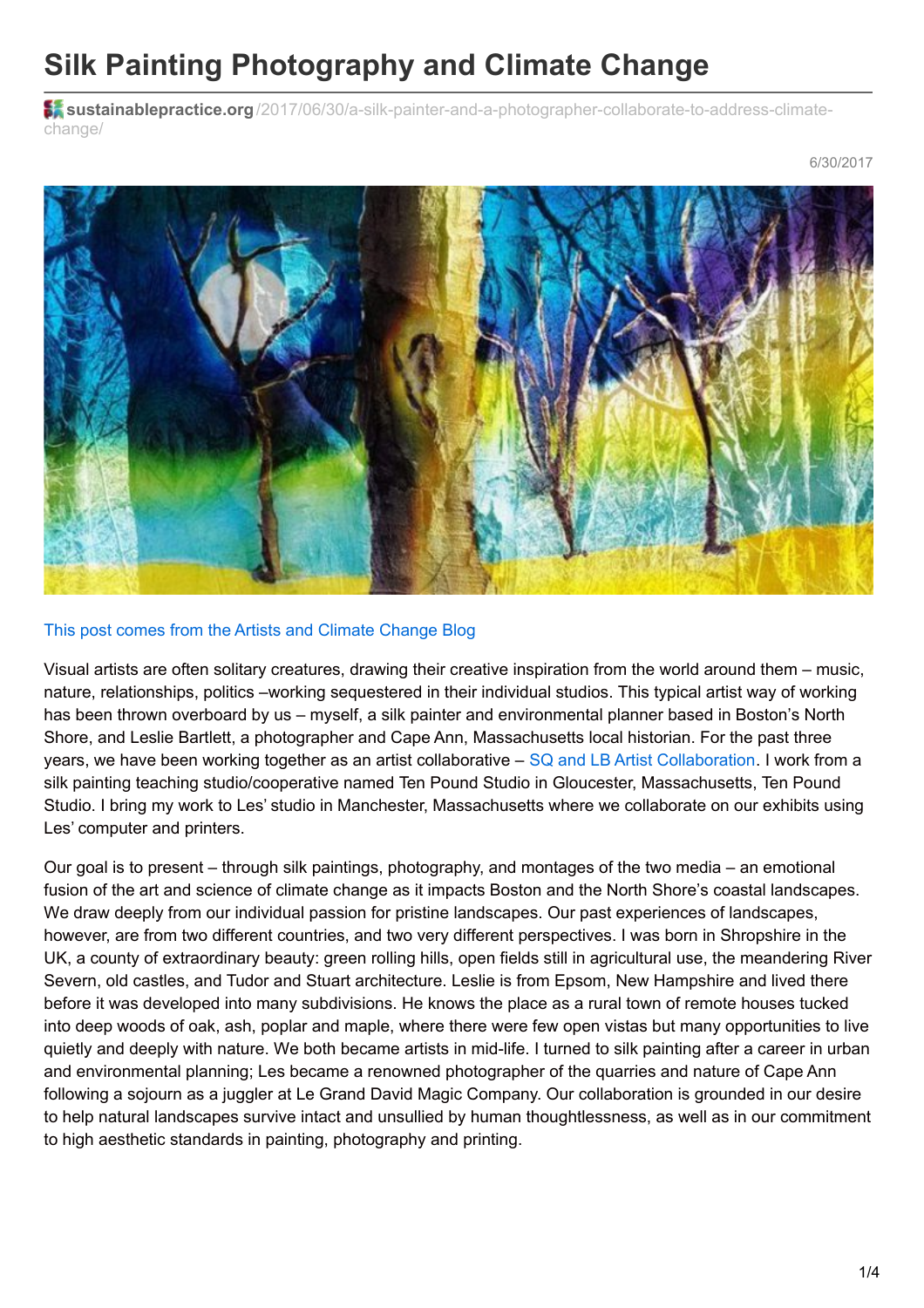

Skyscape silk painting, Shrewsbury, UK (left). Photograph of Magic Illusion, Le Grand David Magic Company (right).

We started off with an examination of the effects of sea level rise and storm surges on the North Shore coastal landscape. We worked closely with the environmental education department of Mass Audubon Society to understand the science of climate change and sea level rise in Essex County. Montages of silk paintings and photos of drowning iconic images followed in a series of exhibits on Climate Change and the Great Marsh; Storm Surge and Drowning Arthur Fiedler.

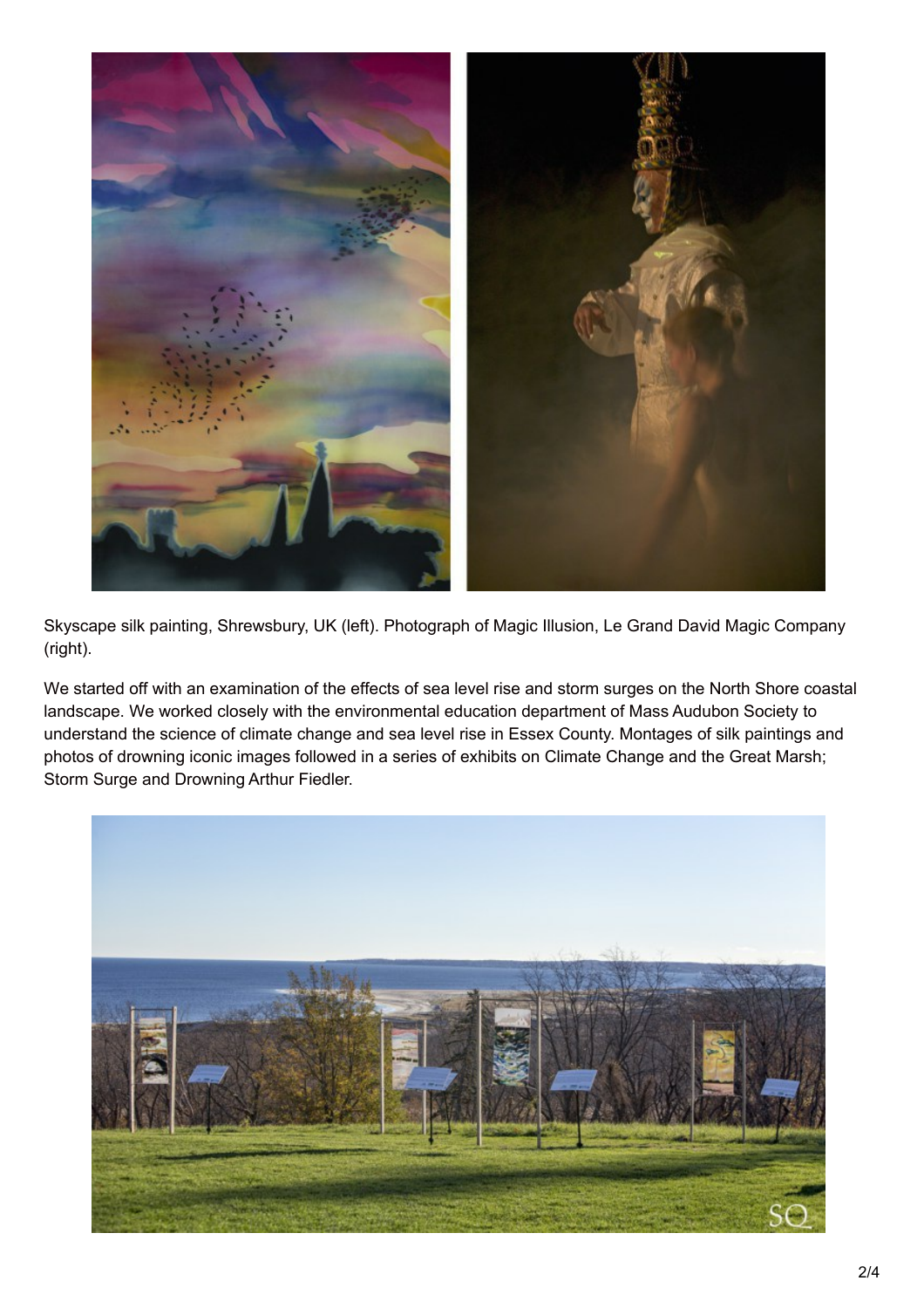Exhibit of Climate Change and the Great Marsh, Ipswich, MA.

In 2016, we turned to looking at what makes a landscape resilient to climate change, drawing inspiration from scientific research on climate change resiliency by Dr. Mark Anderson of The Nature Conservancy. While walking through the quarries of Rockport, it occurred to me that the varied landforms – rocky coastlands, water-covered quarries surrounded by lichen-covered granite boulders left over from the quarry industry which deserted this area in 1930, forested wetlands of sumac and swamp white oaks – create a diversity of micro-climates. In turn, these micro-climates buffer the wildlife from the effects of climate change. The undeveloped lands serve as a stronghold for the natural habitats in the quarry landscape. Nature has a chance to survive. As an artist collaborative, Les and I decided to create an exhibit to illustrate The Resilient Quarry [Landscape](http://www.resilientlandscape.com/capeannjuly2016.html) of Cape Ann. With the assistance of a local non-profit organization, we secured grants from Applied Materials, Essex County Ecology Center, and Essex County Greenbelt Association to create an outdoor exhibit of silk paintings and photography. The silk prints hung from 10-feet high copper stands, and two boards displayed graphics of the science of climate change resilience. The exhibit was in conjunction with a series of dazzling quarry dance performances by Dusan Tynek Dance [Theatre](http://www.dusantynek.org/) over a three-day weekend at a quarry in Lanesville, Gloucester.



Quarry Dance 5 silk painting and photography exhibit, Lanesville, MA.

We collaborated closely with Windhover Center for Performing Arts, as well as Essex County Greenbelt Association, who owns the quarries in this locale, and who organized talks and tours of the area. The spectacular blend of nature, music, art and science is still remembered by people who came to this free event.

Today 'resilience' is a pressing topic for our Artist Collaboration, as shown on our [website](http://www.resilientlandscape.com/). Drawing on our Cape Ann work, we were invited to create a dual exhibit on *The Resilient Landscape of [Marblehead](http://www.resilientlandscape.com/MAA2017.html) and Cape Ann: Viewed Through the Prism of Ecology and Stories* for the Marblehead Arts Association, (MAA,) May 5 – June 18, 2017. We looked at both climate change resilience and the quarries of Cape Ann, and at community resilience, expressed through the preservation of nature sanctuaries within the town of Marblehead. To do this work, we spent the winter walking through many woods, ocean side preserves, and an Audubon Sanctuary, in Marblehead. We collaborated with a local storyteller, Judith Black, who introduced us to local historians and recently presented a program of storytelling with us at the MAA. Les found an extraordinary rock in the woods of Steer Swamp, with unique granite markings. The rock became an iconic image of the exhibit – in both photography and silk paintings. This August the exhibit moves to the Lanesville Community Center in Gloucester, MA; next year to Cornell University.

As an Artist Collaboration, we have the luxury of exploring concepts, themes, and artistic media in a collaborative fashion. For me, this makes the 'work' in artwork more exciting, and it pulls me into new directions.